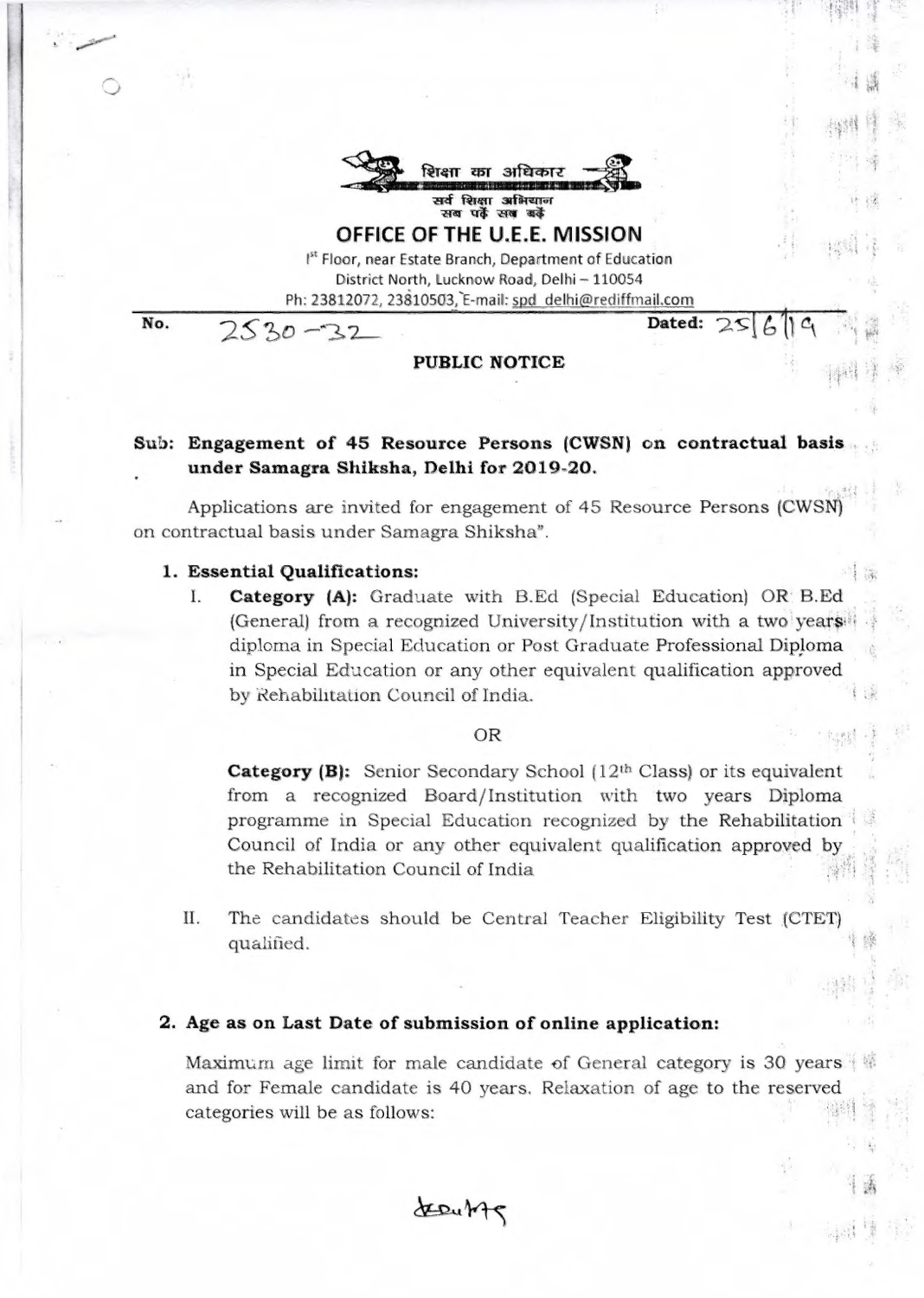- (i) Relaxation of 5 years in case if  $SC/ST$  candidates.
- (ii) Relaxation of 3 years in case if OBC candidates.
- (iii) Relaxation for PH candidates 10 years in case of General (PH), 15 years in the case SC/ST (PH) and 13 years in the case of OBC. (PH).

:

.".

- **3. Reservation of Posts:** The reservation will be allowed as per policy of Govt. of NCT of Delhi.
- **4. Tenure:** The Resource Teacher will be engaged only till the time the posts are filled on regular basis or 31.03.2020, whichever is earlier or as decided by the UEE Mission (SS).
- **5. Consolidated Remuneration:** Rs. 40000/- per month (consolidated) for category A and Rs. 33000/- per month (consolidated) for Category B. No extra allowance will be admissible.
- **6. Mode of Selection:** The eligible candidates should submit their applications **online** in the prescribed format. While preparing merit list 80% welghtage will be given to the academic performance of the applicant **at** different level i.e. X, XII or equivalent, Graduation and B.Ed (Special Education)/B.Ed (General) and two year Diploma in Special Education or Post Graduate Diploma in Special Education or other equivalent qualification for "Category A" and X, XII and Diploma in Special Education or other equivalent qualification for "Category **B**" and 20% weightage will be given to the score in skill test/interview.

First, the candidates of "Category  $A^*$  shall be selected  $\&$  offered-A engagement and only in case the posts are still left, the candidates of "Category B" shall be offered engagement.

### **Note:**

- a. The candidate will be appointed purely on contract basis and will have no claim for regular appointment in the UEE Mission or Directorate of Education.
- b. The Resource Person (CWSN) will be required to attend to Children with Disabilities in any of the schools assigned to them in Education Departments of GNCTD, MCD, NDMC & DCB.
- c. The post are itinerant in nature and the incumbents will be required to travel to various schools for attending to the needs of Children with Disabilities. No TA/DA will be paid to them for this purpose.
- d. in case of candidates having equal marks in the merit list, the preference shall be given to the candidates, who have earlier

terribing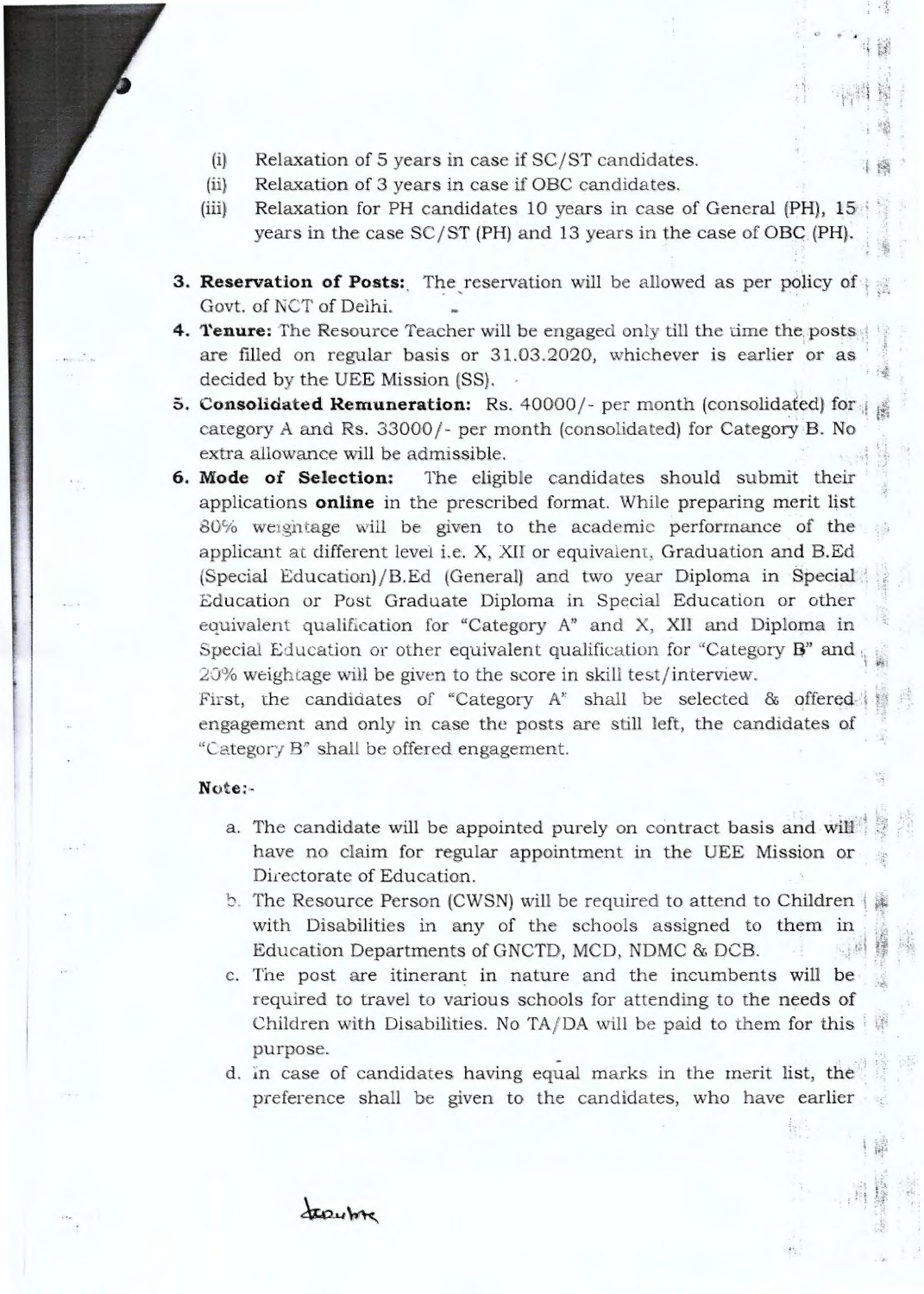worked in SSA-Delhi (If they fulfill the eligibility). If no candidate has worked in SSA, then candidate having higher age will be selected.

- e. The Candidates who have passed CTET shall only be considered against the said posts.
- f. The applicants should be registered with RCI and eligible to work with Children with Disabilities.
- g. The candidates so engaged on contract basis shall not file any court case regarding salary and regularization.
- h. The selected candidates will have to sign a contract agreement with UEEM/SS and in case of breach of contract, the same will be cancelled and no notice will be given and the services will be terminated.

i. Number of vacancies can be altered depends on the need

j. Selected candidates will have to join duty immediately after getting the engagement letter and in case of non joining during the stipulated period next candidate available in the merit list will be engaged or given the offer to work on contract basis and no formal intimation or letter will be sent to selected candidate in this regard.

k. The Resource Person (CWSN) may be assigned to work anywhere in Delhi and no representation will be entertained in this regard.

- I. Application with incomplete/wrong particulars will entail rejection.
- m. No application will be accepted in hard copy.
- n. UEE Mission reserves the right to withdraw/cancel the advertisement and/or the selection process there under.
- o. Reservation for SC/OBC/TH will be provided as per prevailing rule.
- p. Candidates who have worked earlier with SSA shall be given preferences.
- q. The list of selected candidates will be put on the Department website i.e. www.edudel.nic.in<br>r. Those who do not submit proper certificate for reservation will be
- treated as general category candidate.
- s. The candidates who fail to appear on the scheduled date shall not be allowed for verification subsequently.
- t. No change will be allowed in any case, if the entries are filled wrongly online.
- u. After verification of documents, the offer of the engagement shall be issued to the successful candidates.
- v. The offer of the engagement should be accepted by the candidate. and joining should be submitted within 03 days of the receipt of

trauty